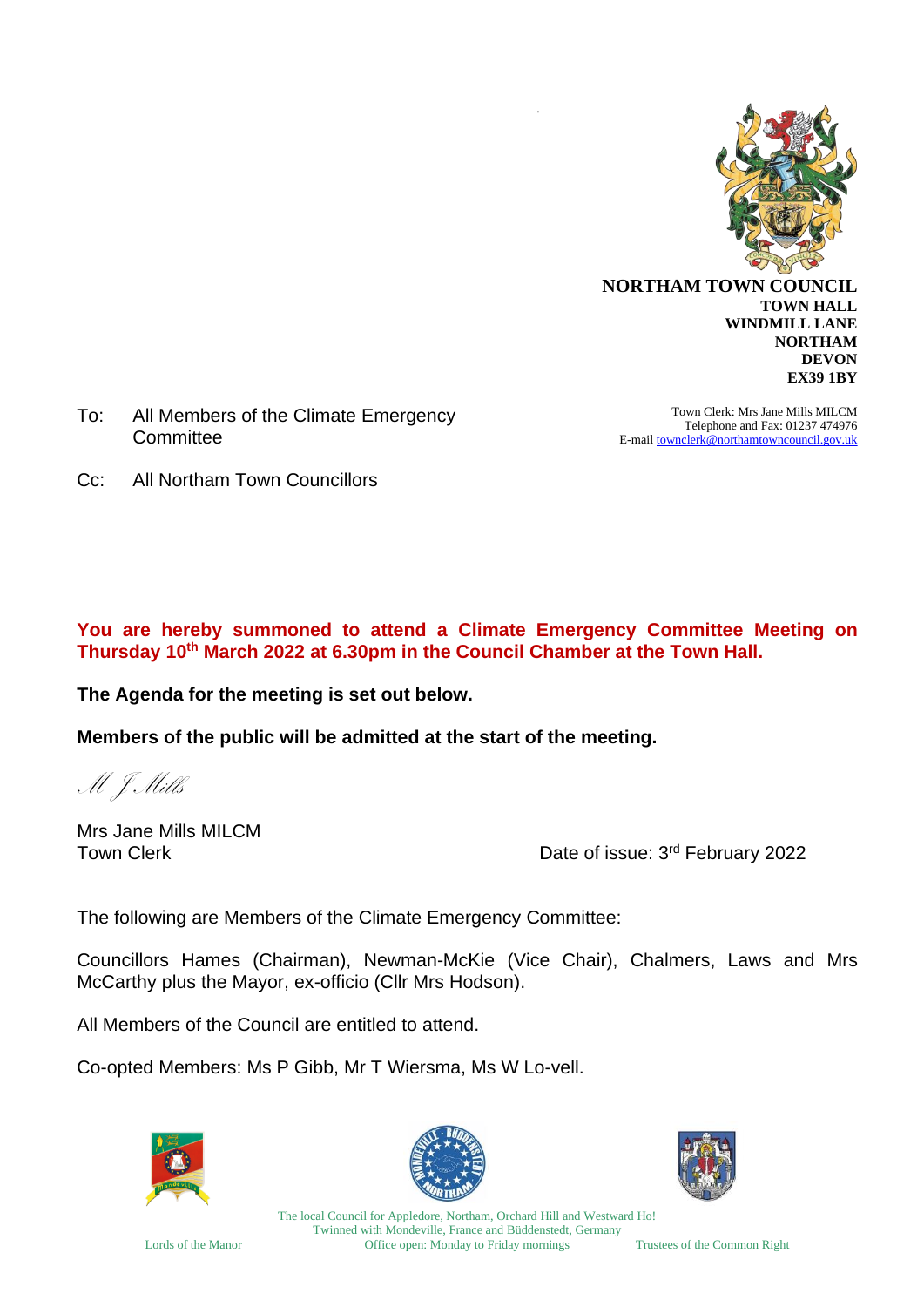### **AGENDA**

#### **1 Apologies**

- **2 Chairman's announcements**
- **3 Declarations of interest:** *Members are reminded that all interests should be declared prior to the item being discussed.*

#### **4 To agree the agenda as published**

- **5 To confirm and sign the minutes of the meeting held on 10th February 2022** *(herewith)*
- **6 To consider Action Points** *(herewith)*

#### **7 Public Participation**

*Members of the public are permitted to make representations, answer questions and give evidence in respect of any item of business included in the agenda. Each member of the public is entitled to speak once only in respect of business itemised on the agenda and shall not speak for more than 4 minutes. The period of time which is designated for public participation in accordance with standing orders shall not exceed 20 minutes.*

- **8 To consider amended to the Draft Climate Action Plan.** *(to follow).*
- **9 To consider plans and future projects.** *(verbal)*
- **10 To confirm the decision to meet virtually with representatives of the student body at Bideford College.**
- **11 To receive an update on the installation of Solar PV cells, battery storage and a vehicle charger at Northam Hall.** *(verbal)*
- **12 To receive an update on Footpath Guides for the Northam area** *(verbal – Cllr Hames)*
- **13 To consider plans for insulating Northam Hall.** *(verbal)*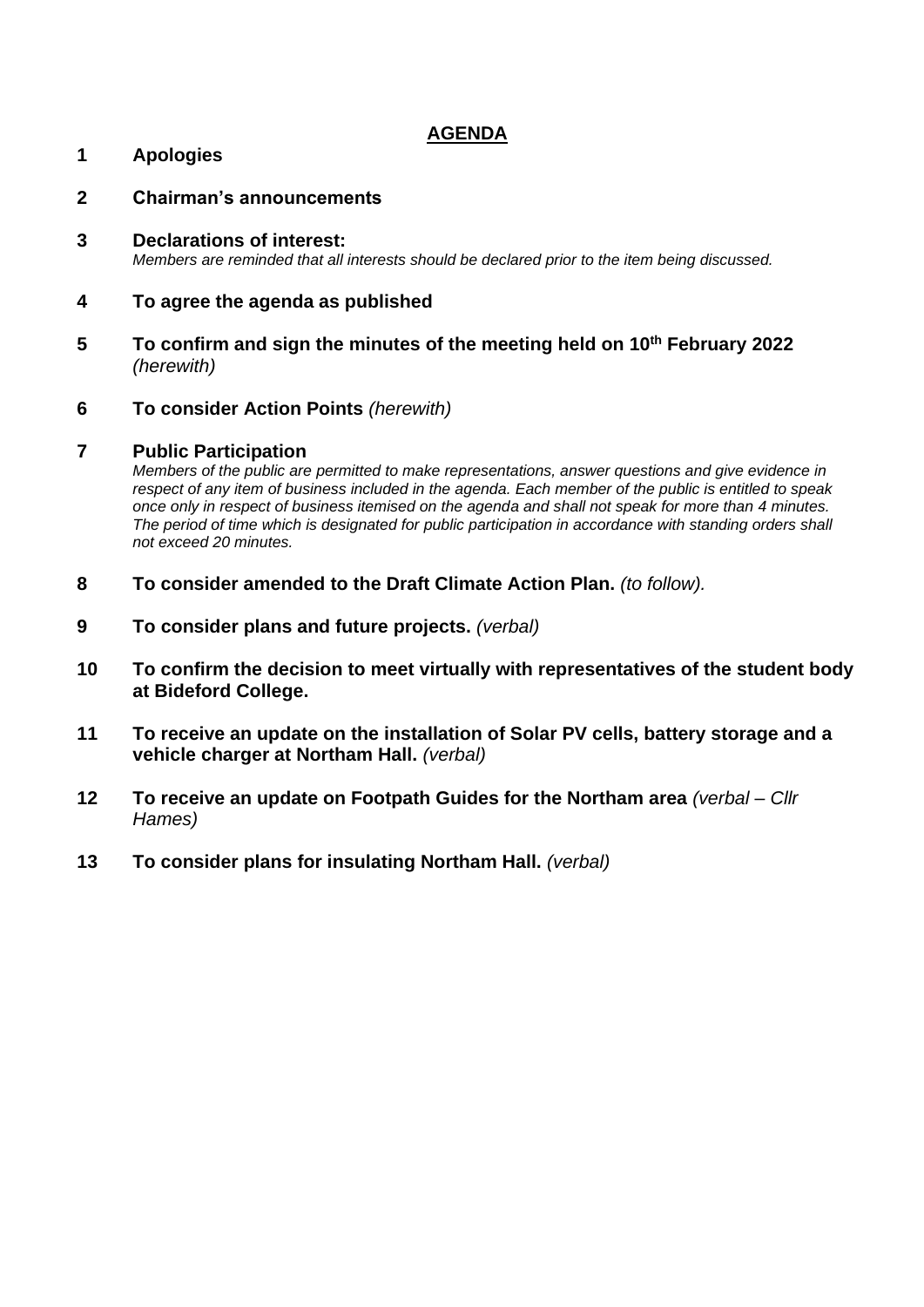### **Northam Town Council – Minutes of the Climate Emergency Committee Meeting held 10th February 2022 at 6.30pm**

**Present:** Cllrs Hames (Chairman), Newman-McKie, Laws, McCarthy and Hodson Mr T Wiersma and Ms W Lo-vel (co-opted members)

**In attendance:** Guy Langton - Deputy Town Clerk

#### **2202/1103 Apologies**

Apologies were received from Ms P Gibb (co-opted member) and Cllr R Tisdale (non-committee member).

#### **2202/1104 Chairman's announcements**

The Chairman welcomed Ms W Lo-vel to the meeting as a newly co-opted member.

The Chairman welcomed Cllr McCarthy to the meeting as a newly appointed member.

Cllr Hames reported that as the Lead Member for Climate at Torridge District Council he was closely involved with planning for the revised Local Plan as a member of the Joint Local Plan Review Committee, through which he hoped to see strengthened policies on biodiversity, climate emergency and energy efficiency at new affordable housing.

Cllr Hames further reported that Torridge District Council was undertaking a carbon audit at its buildings and had engaged a company to report on ways to reduce carbon emissions from the buildings which are the most energy inefficient.

#### **2202/1105 Declarations of interest:**

Members were reminded that all interests should be declared prior to the item being discussed.

#### **2202/1106 To agree the agenda as published**

It was **resolved** to agree the agenda as published, deferring the item on working with Bideford College to the March 2022 meeting of the Committee Proposed: Cllr Hodson, Seconded: Cllr Newman-McKie (all in favour)

#### **2202/1107 To confirm and sign the minutes of the meeting held on 18th November 2022**

It was **resolved** to agree the minutes as recorded. Proposed: Cllr Hodson, Seconded: Cllr Hames (majority in favour, three abstentions, absent at the meeting)

**2202/1108 To consider Action Points** The action points as presented were noted.

#### **2202/1109 Public Participation**

No members of the public attended the meeting.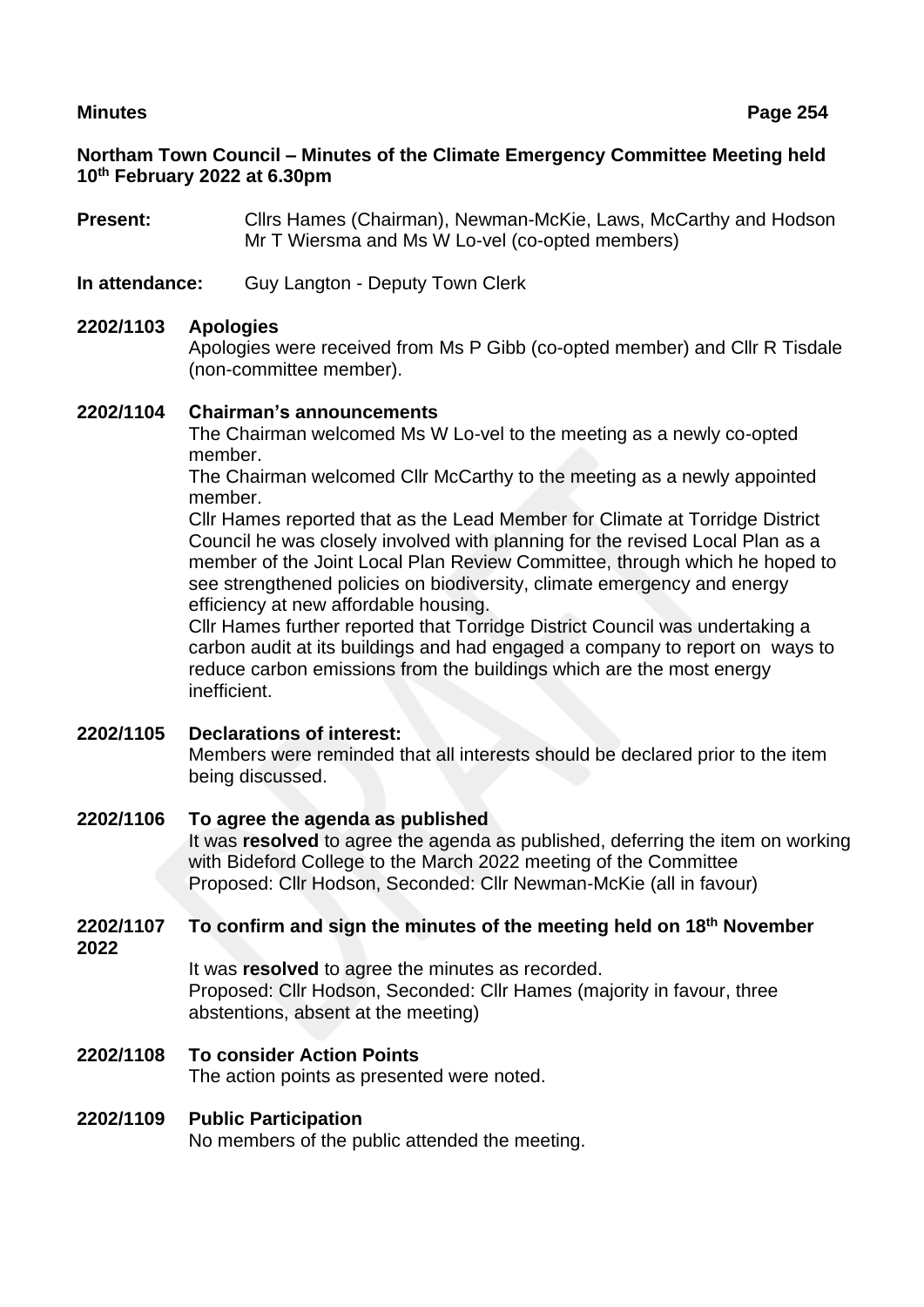## **2202/1110 To consider amendments to the Draft Climate Action Plan.**

The Committee discussed the current draft and changes that could be made to improve its readability and presentation for members of the Council and public alike.

**Action points (to be carried out by Cllr Hames or others as appropriate):**

- **Include up to Coastal Change Management Area (CCMA) Technical Evidence and maps as appropriate.**
- **Include graphs as provided by Mr T Wiersma, referenced as appropriate.**
- ▪**To update the references for any facts stated.**
- ▪**To include the project to install solar panels on Northam Hall roof, battery storage and charging point to supply EV vehicles and battery powered machinery.**
- **Include refence to the Energy 361 carbon audit, which had been undertaken since this current draft had been written.**
- **Include reference to, and the Council's support of, the Barnstaple, Bideford and Northam Local Cycling and Walking Infrastructure Plan (LCWIP).**
- **Include reference to requests for developers to include sustainable travel links in their Section 106 contributions and to locate developments near to existing settlements to avoid car dependency.**
- **Include an 'executive summary' as part of the introductory section on Aims and Visions.**
- **Include a section of the achievements of the Council to date, as part of introduction and completed actions.**
- ▪**Consider the branding of the Action Plan, preparing a pared down version for circulation to schools.**
- **Include details of the work undertaken in an appropriate Council newsletter and on information boards at the May Fair on 30th April 2022 and on the Council's dedicated webpage.**

It was **resolved** to request the final revised version be presented to the March 2022 meeting of Full Council, accompanied by a presentation from Mr T Wiersma as a member of this Committee. Proposed: Cllr Hodson, Seconded: Cllr Hames (all in favour)

**2202/1111 To confirm the decision to meet virtually with representatives of the student body at Bideford College.** It was agreed to defer this item to the March 2022 meeting of this Committee.

**2202/1112 To receive an update on EV charging in the Northam Town area.** The Committee received an update from Cllr Hames, who reported that the Property Officer at Torridge District Council was still investigating the installation of a suitable charging unit at Wilkie's Field in Westward Ho!

### **2202/1113 To receive an update on Footpath Guides for the Northam area.**

Cllr Laws volunteered to walk some of the paths start to draft a guide. It was noted that a member of the Westward Ho! community leads walks on a voluntary basis and they may be willing to assist the Council in this work. It was **resolved** to make contact with the Westward Ho! resident to discuss working together on the matter. Proposed: Cllr Hodson, Seconded Cllr Hames (all in favour)

**Action point: Deputy Town Clerk to make contact with the resident.**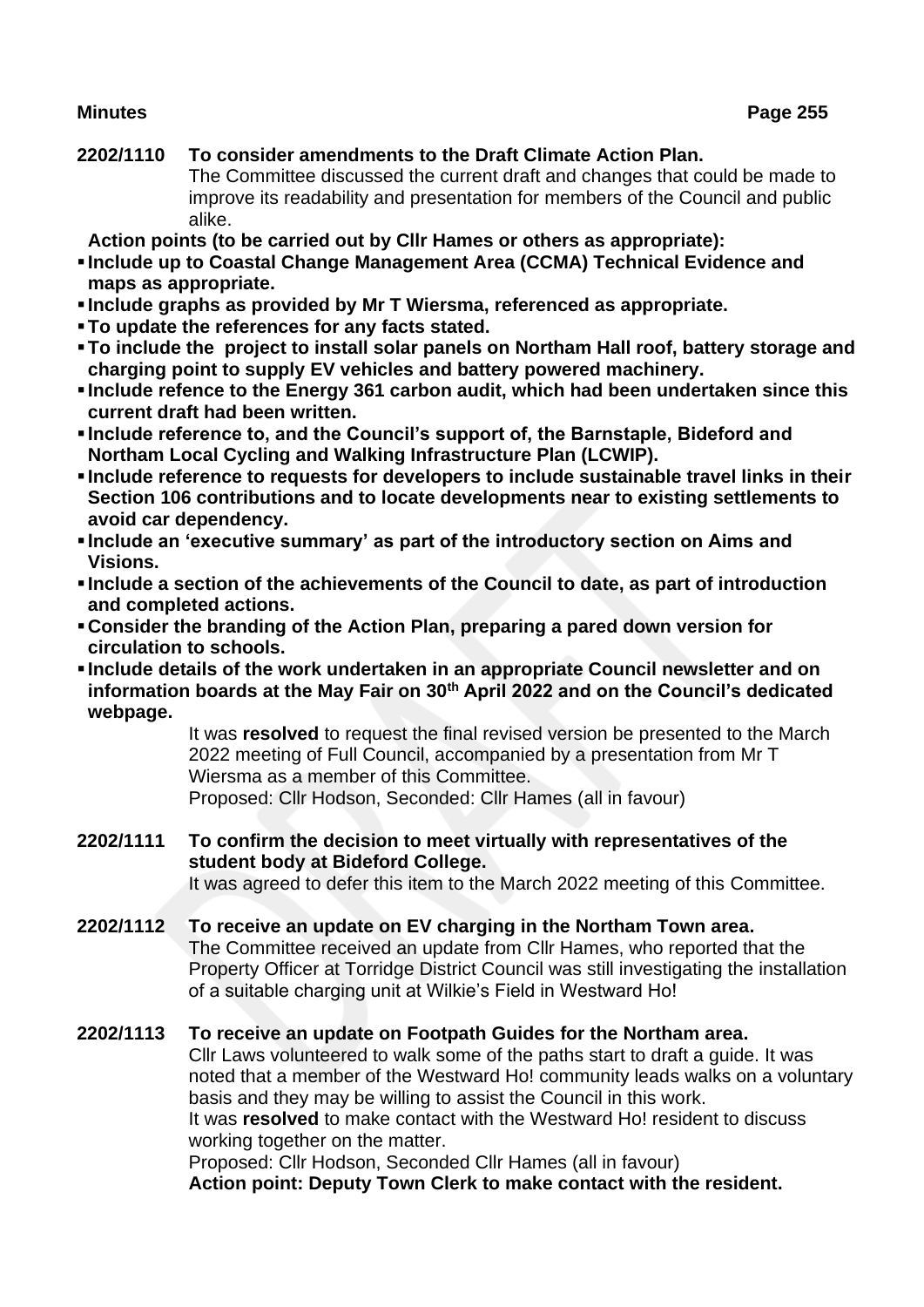#### **2202/1114 To consider the revised quote for Solar PV installation at Northam Hall** The Deputy Town Clerk reported that revised, up to date quotes had been received from the identified contractor. Further, pre-application advice had been sought from Torridge District Council, the final report of which was awaited. Cllr Hames noted that the Committee held sufficient budget for this project in financial year 2021-22, the revised quotes being within the budget set at a previous meeting.

It was resolved to recommend to the February 2022 meeting of Full Council that the 12 solar PV panels, 2 batteries and an EV charger be installed at Northam Hall, paid from CEC budget (to £15000) as a stand-alone project. Proposed: Cllr Laws, Seconded Cllr Hodson (all in favour).

There being no further business the meeting finished at 8:05pm.

Signed....................................................... Dated...........................................................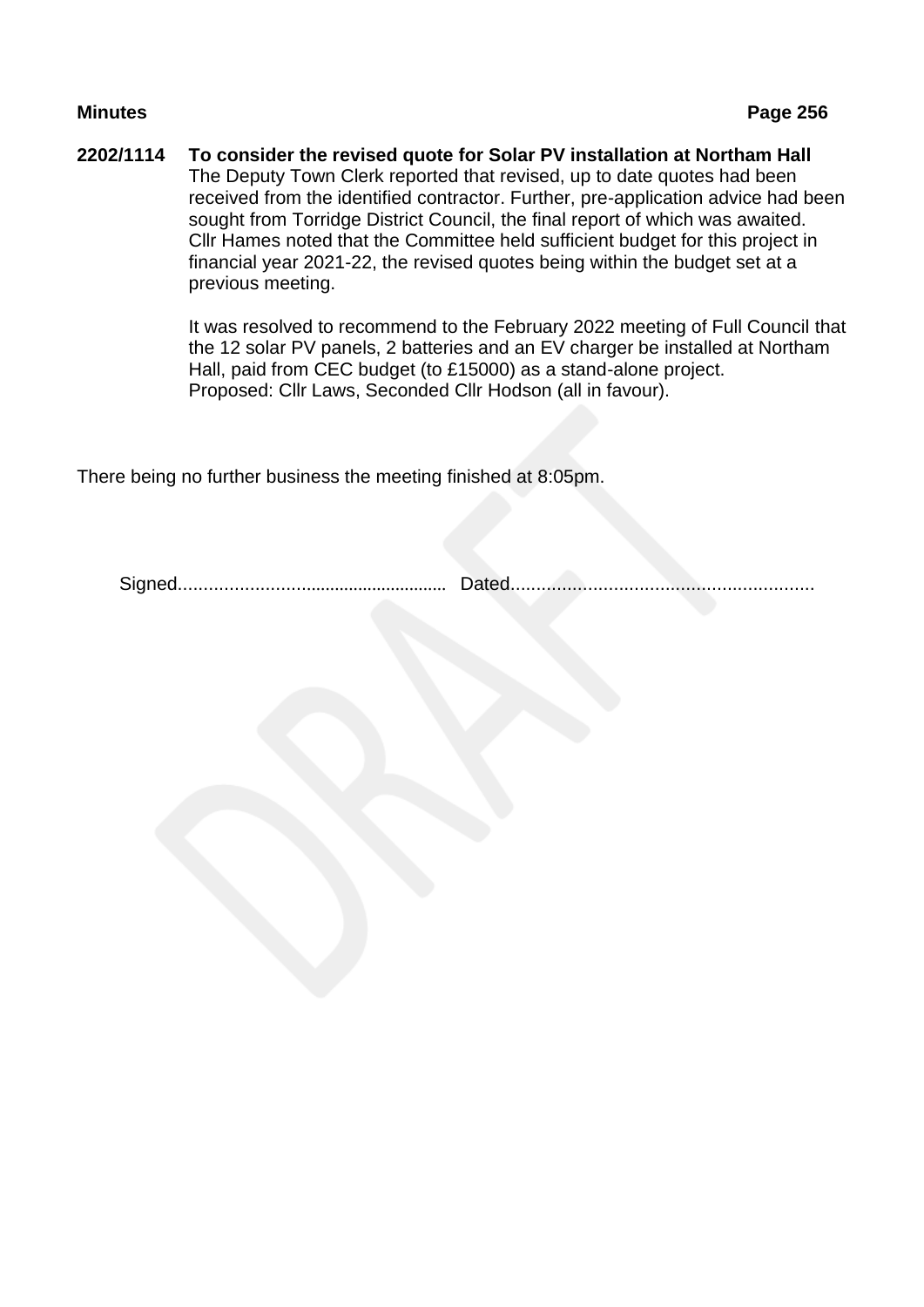# **Action points for March 2022**

| RAG rating:                                                                                                                                                      |  | Green<br>Complete                                                                                                                   | Amber<br>In progress                 |                                                                                                                                                                                                                                                                                                                              | <b>Red</b><br><b>To start</b>                                                                        |  |
|------------------------------------------------------------------------------------------------------------------------------------------------------------------|--|-------------------------------------------------------------------------------------------------------------------------------------|--------------------------------------|------------------------------------------------------------------------------------------------------------------------------------------------------------------------------------------------------------------------------------------------------------------------------------------------------------------------------|------------------------------------------------------------------------------------------------------|--|
| 1. Drafting a Northam<br>Town area Footpath Guide:                                                                                                               |  | 2.1 Cllr Hames review the project<br>On the agenda<br>and make contact with local<br>groups.                                        |                                      |                                                                                                                                                                                                                                                                                                                              |                                                                                                      |  |
|                                                                                                                                                                  |  | 2.2 Deputy Town Clerk to research<br>App development and liaise with<br>the Ranger at Northam Burrows.                              |                                      | The DTC has made<br>contact with the Burrows<br>Rangers, meeting to be<br>arranged.<br>App development is a<br>specialist skill, which the<br>NTC staff do not have.<br>The project would have to<br>be put in the hands of an<br>App developer.<br>A meeting remains to be<br>confirmed with the<br><b>Burrows Rangers.</b> |                                                                                                      |  |
|                                                                                                                                                                  |  | 2.3 Deputy Town Clerk to Contact<br><b>Westward Ho! resident who leads</b><br>walks in the area.                                    |                                      |                                                                                                                                                                                                                                                                                                                              | <b>Contact delayed until</b><br>action on after the<br>direction of related<br>project is confirmed. |  |
| 2. EVs                                                                                                                                                           |  | <b>Cllr Hames to request</b><br>EV charge points at Bone Hill be<br>placed on a future Full Council<br>agenda.                      | consideration of the installation of |                                                                                                                                                                                                                                                                                                                              | Requested to be on the<br>Full Council agenda for<br>March 2022.<br>Complete.                        |  |
|                                                                                                                                                                  |  | <b>Cllr Hames to write to TDC</b><br>regarding the installation of EV<br>charge points at Wilkies Field car<br>park in Westward Ho! |                                      | ongoing                                                                                                                                                                                                                                                                                                                      | To be updated at the<br>meeting.                                                                     |  |
| 3. Working with Bideford<br>College on climate-related<br>matters.<br>Cllr Hodson to liaise with the<br>Cadet to establish suitable<br>dates for a Zoom meeting. |  | March 2022 agenda for<br>ratification.                                                                                              | Decision to be included on the       |                                                                                                                                                                                                                                                                                                                              | On the agenda and<br>ongoing.                                                                        |  |